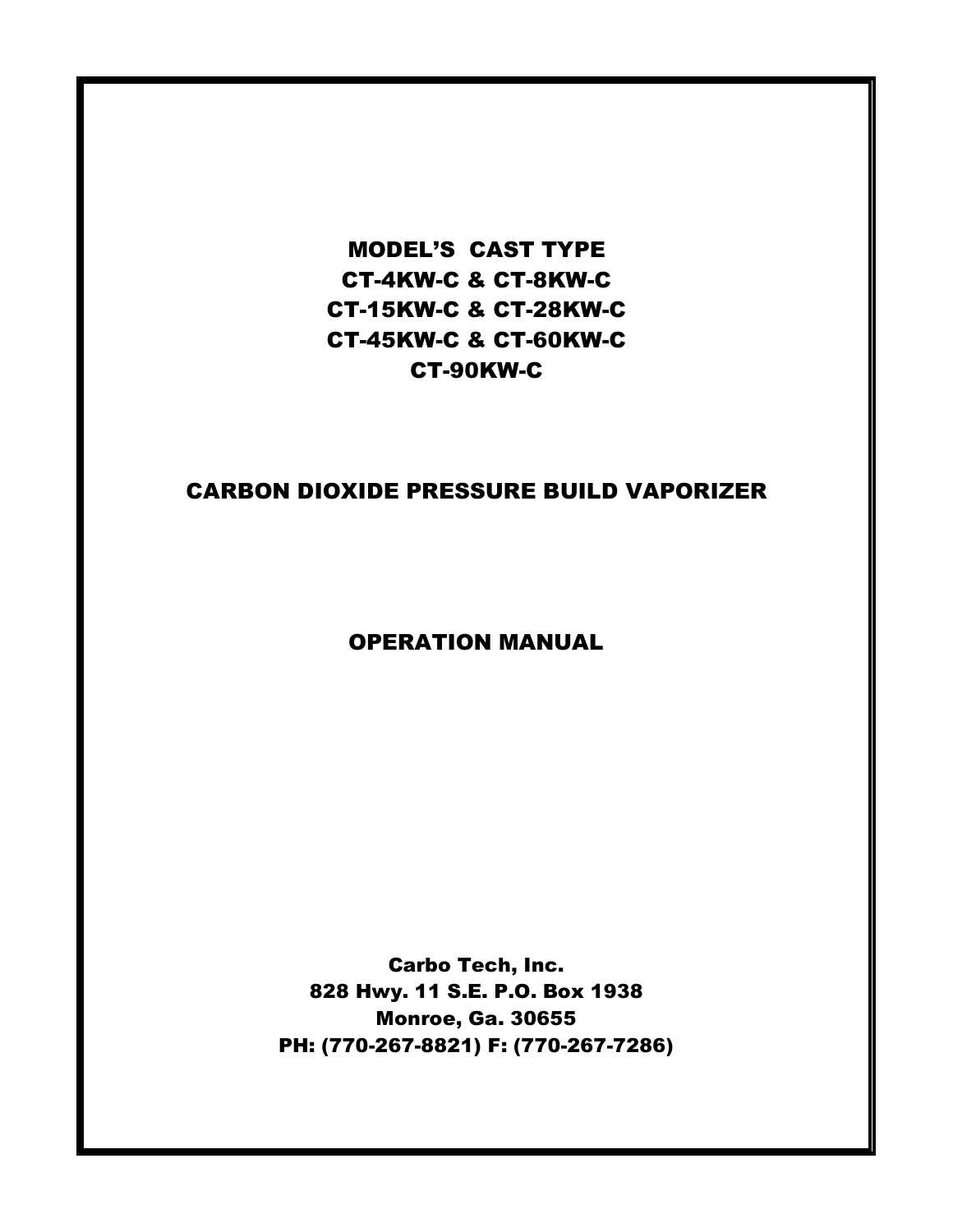## PLEASE READ !!

CARBO TECH CARBON DIOXIDE PRESSURE BUILD VAPORIZERS ARE NOT A COMPLEX PIECE OF EQUIPMENT. HOWEVER, KNOWLEDGE OF THE HAZARDS ASSOCIATED WITH CARBON DIOXIDE SYSTEMS IS ESSENTIAL FOR SAFE INSTALLATION AND OPERATION OF THE UNIT.

THE INFORMATION PROVIDED IN THIS MANUAL IS INTENDED TO BE USED BY A QUALIFIED CARBON DIOXIDE EQUIPMENT SERVICEMAN.

WE STRONGLY SUGGEST THAT ONLY QUALIFIED PERSONNEL INSTALL AND MAINTAIN THIS EQUIPMENT.

REFER THE APPROPRIATE COMPRESSED GAS ASSOCIATION PAMPHLET FOR THE PROPER MATERIALS USED IN THE INSTALLATION OF CARBON DIOXIDE EQUIPMENT.

REFER TO THE NATIONAL ELECTRIC CODE AND CONSULT A QUALIFIED ELECTRICIAN FOR PROPER ELECTRICAL SUPPLY AND HOOKUP.

CAUTION: THIS EQUIPMENT IS OPERATED UNDER HIGH PRESSURE. "EXERCISE EXTREME CAUTION"

CAUTION: THIS EQUIPMENT IS OPERATED UNDER HIGH VOLTAGE. "EXERCISE EXTREME CAUTION"

CAUTION: IT IS IMPERATIVE THAT LINE SAFETIES BE INSTALLED BETWEEN BLOCK VALVES.

CAUTION: CARBON DIOXIDE EQUIPMENT SHOULD ALWAYS BE INSTALLED IN WELL VENTILATED AREAS.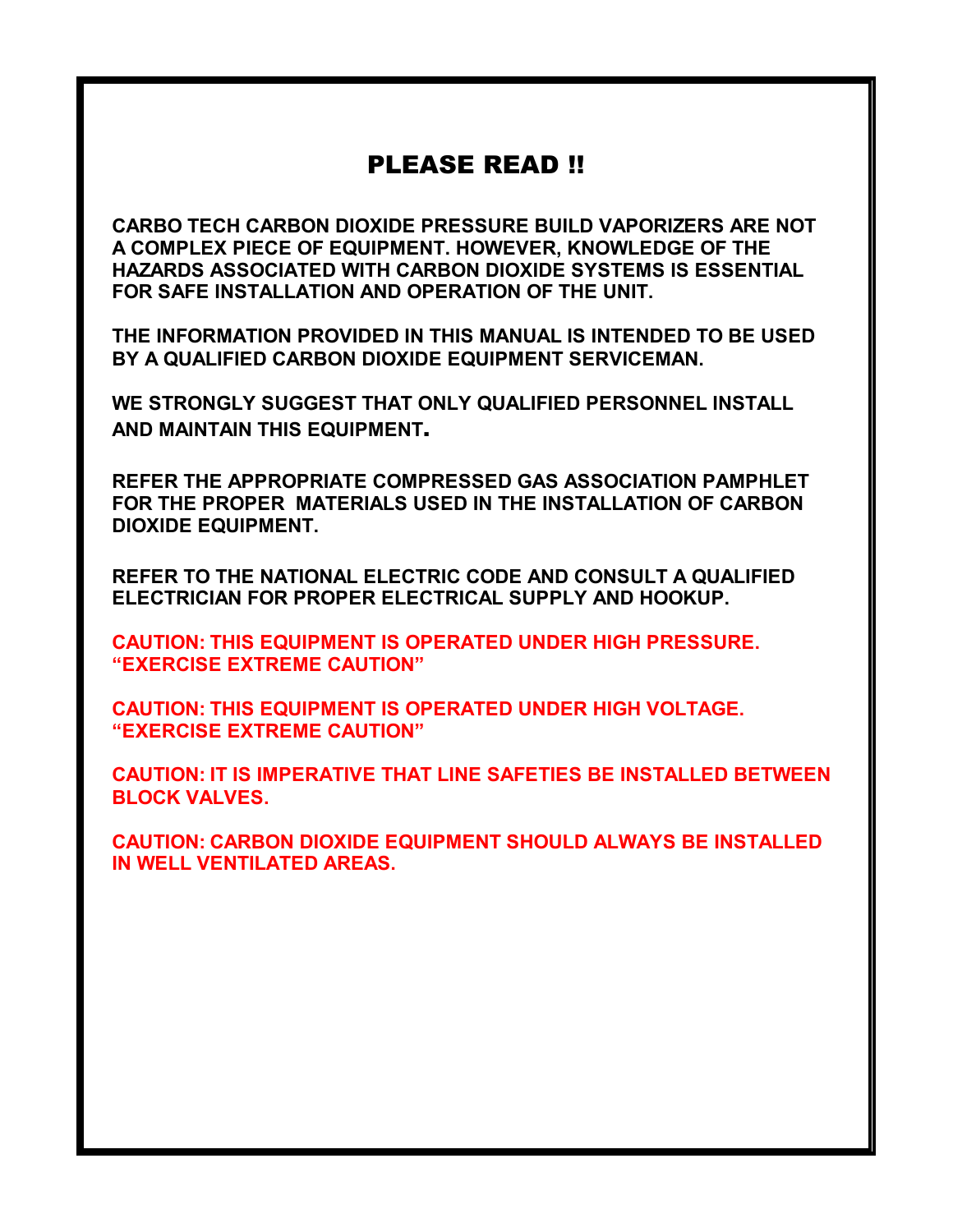# DISCLAIMER

THE MATERIALS IN THIS MANUAL IS FOR INFORMATION PURPOSES ONLY. THE CONTENTS AND THE PRODUCT IT DESCRIBES ARE SUBJECT TO CHANGE WITHOUT NOTICE. CARBO TECH MAKES NO REPRESENTATIONS OR WARRANTIES WITH RESPECT TO THIS MANUAL. IN NO EVENT SHALL CARBO TECH BE LIABLE FOR ANY DAMAGES, DIRECT OR INCIDENTAL, ARISING OUT OF OR RELATED TO THE USE OF THIS MANUAL.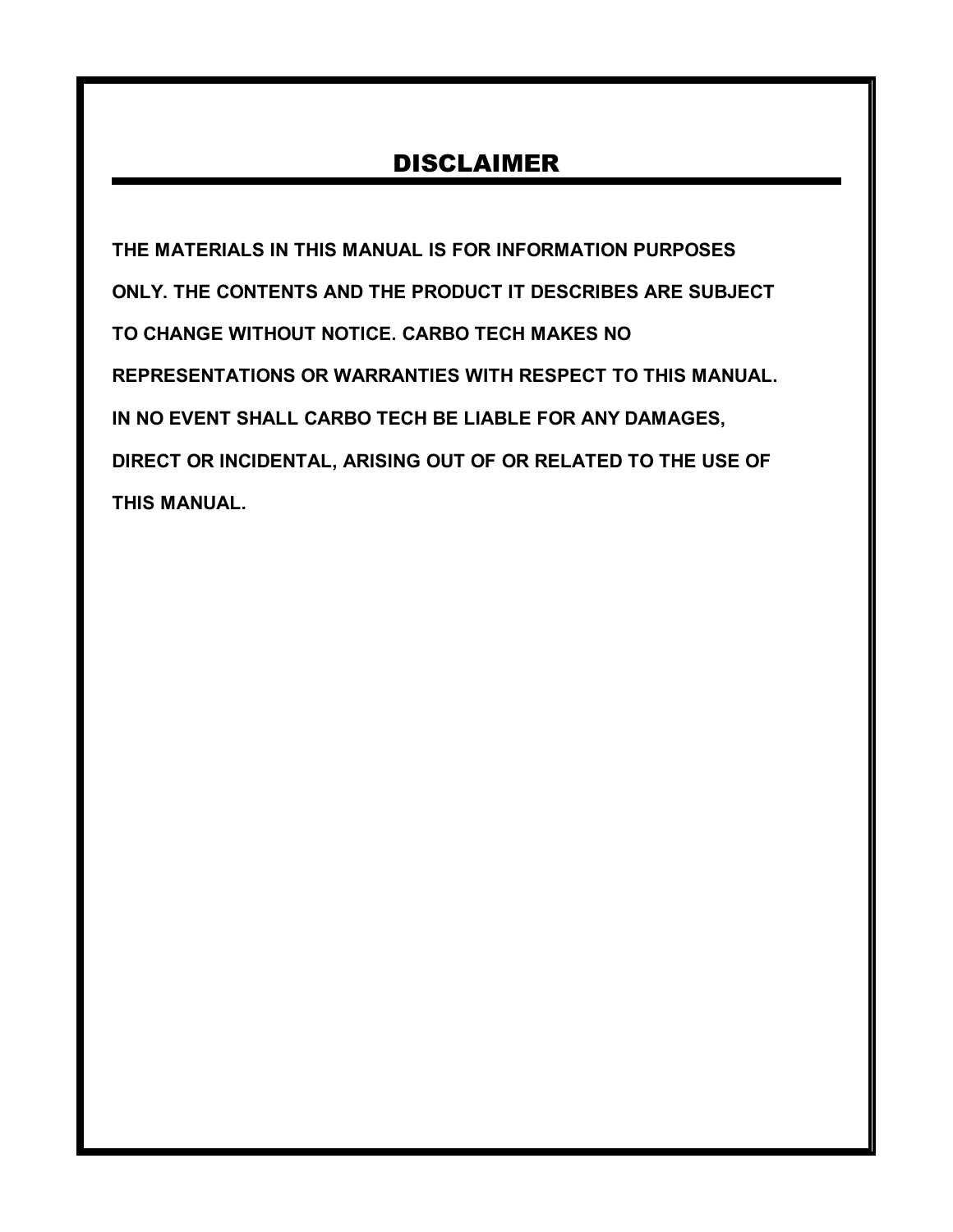#### CARBO TECH ALUMINUM CAST PRESSURE BUILD VAPORIZER

#### INSTALLATION AND OPERATION INSTRUCTIONS

1. The vaporizer should be installed on a level concrete pad. Anchor holes provided in base angles. For best operation install the vaporizer as low as the bottom of liquid in the storage tank.

2. Connect process lines to inlet and outlet connections as labeled. CAUTION: PROPER CONNECTION OF THESE PIPES IS IMPERATIVE TO PROPER OPERATION. THE INLET MUST BE CONNECTED TO THE SOLENOID VALVE. Improper connection of the lines will void the warranty.

3. Connect the pressure switch (es) to the tank instrument lines. DO NOT CONNECT TO VAPORIZER RETURN LINE.

4. Connect electric power to line terminals of contactor. CAUTION: Be sure voltage agrees with name plate rating on equipment. Make sure unit is grounded per code requirements.

5. Temperature controllers are set at the factory at approximately the correct setting for normal operation (70 degrees F).

6. Normal casting temperature when solenoid valve is closed is 50 degrees F. Higher temperature will not increase capacity.

7. The pressure switch is set to open the solenoid valve on pressure decrease ( fall ) at about 275 PSIG. Valve will close at 285 PSIG. If a different operating pressure is desired the pressure switch may be adjusted. See operating instructions on pressure switch.

8. The pipe from the vaporizer outlet to the top of the tank must be sloped upward to avoid liquid trapping which will retard the free flow of gas and limit the capacity of the vaporizer.

9. An actuated ball valve is used to insure positive shut-off when the vaporizer is not in use. Note: The valve requires power to open and to close. If power is removed from the vaporizer while the valve is open, it will remain open until power is reapplied.

10. A high temperature safety shutoff switch is mounted on top of each heater casting. This switch is set at 200 degrees F and will shutoff power to heaters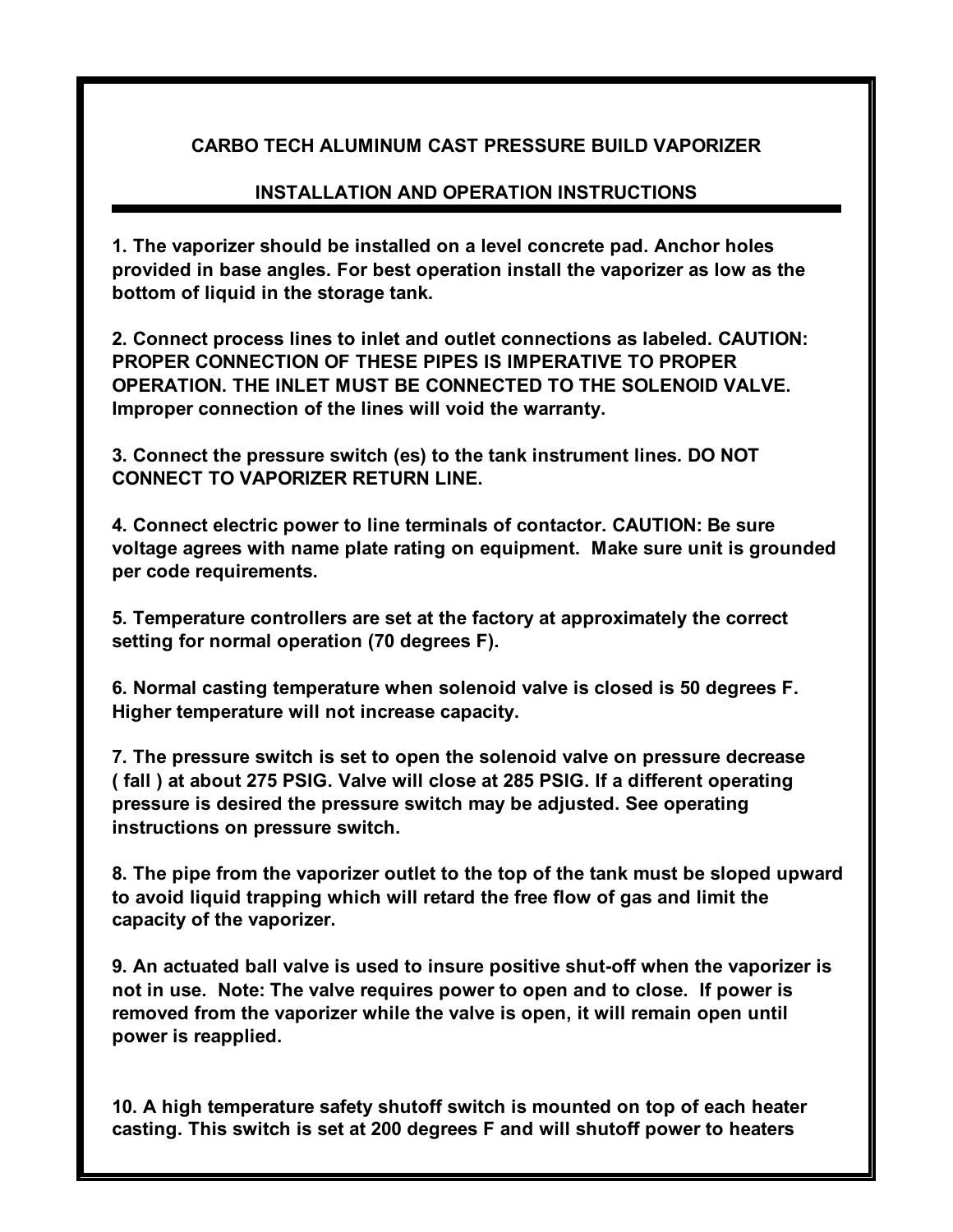anytime casting temperature exceeds 200 degrees F. This switch will reset automatically when casting cools to approximately 165 degrees F. The high temperature limit switch is a "back-up" safety device only and must not be used for normal operation.

11.Various heater circuits are available for different voltages and power ratings. The equipment should never be operated at a power level greater than the nameplate rating.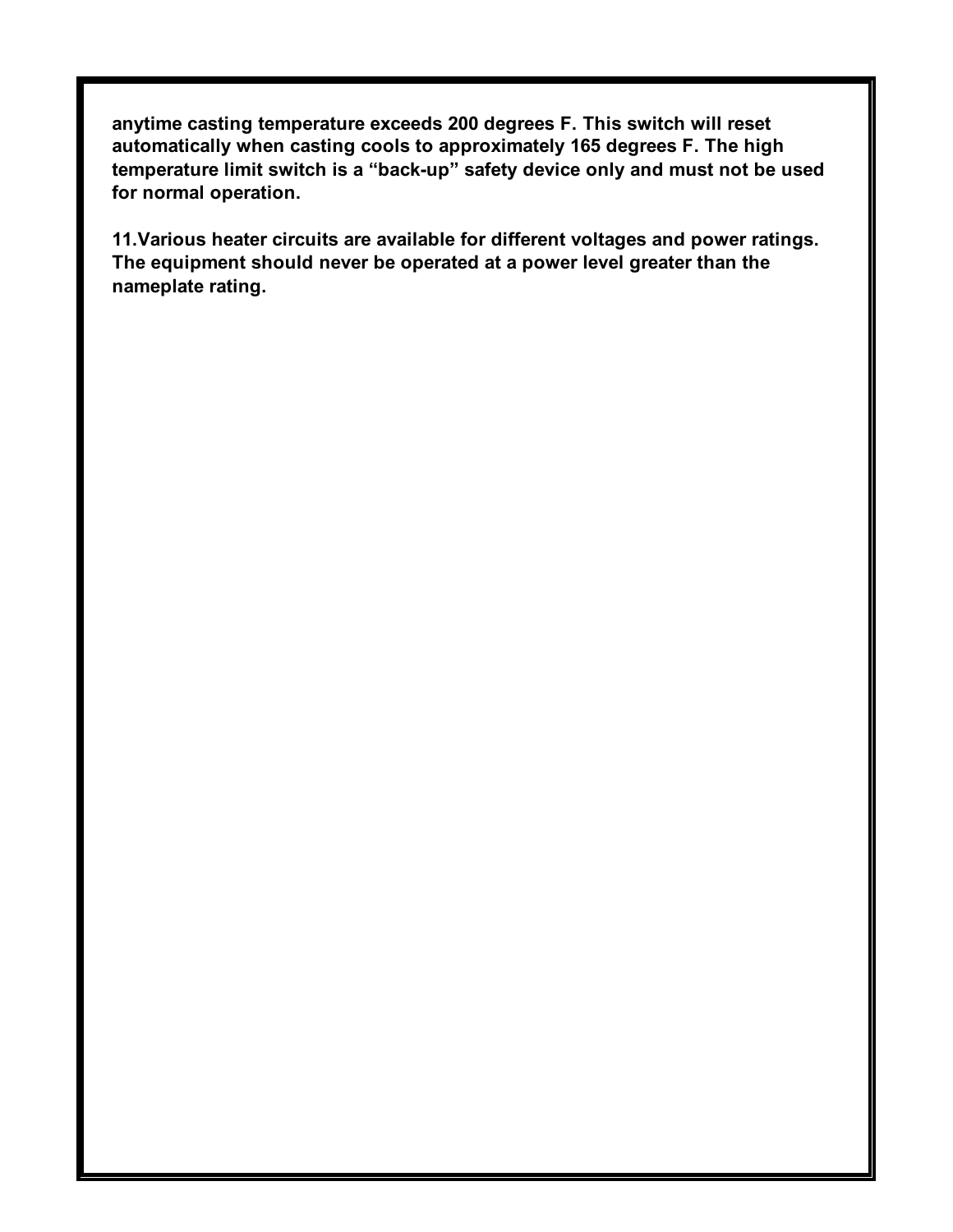## ELECTRICAL TROUBLE SHOOTING

| <b>CONTACTOR COIL:</b>                                             | WITH POWER OFF, DISCONNECT 1 COIL<br><b>LEAD WIRE AND CHECK COIL WITH OHM</b><br>METER. IT MUST SHOW CONTINUITY. IF<br>NOT REPLACE.                                                                                                                                                                                                                                                                                                    |
|--------------------------------------------------------------------|----------------------------------------------------------------------------------------------------------------------------------------------------------------------------------------------------------------------------------------------------------------------------------------------------------------------------------------------------------------------------------------------------------------------------------------|
| <b>HI TEMP CUT-OUT</b><br><b>SWITCH:</b>                           | WITH POWER OFF AND CASTINGS COOL,<br>REMOVE 1 LEAD WIRE FROM EACH<br>SWITCH AND CHECK CONTINUITY. HI<br>TEMP. CUT-OUT (HTCO) SWITCHES ARE SET<br>AT APPROXIMATELY 200 DEGREES F.<br>THEY SHOULD SHOW CONTINUITY BELOW<br>THIS TEMPERATURE. IF NOT REPLACE.                                                                                                                                                                             |
| <b>HONEYWELL TEMP</b><br><b>CONTROLLER:</b>                        | WITH POWER "ON", TURN POTENTIOMETER<br>DIAL ALTERNATELY CLOCKWISE AND<br>COUNTER CLOCKWISE. CONTACTOR<br><b>SHOULD ENERGIZE AS POTENTIOMETER IS</b><br>TURNED CLOCKWISE AND DE-ENERGIZE<br>AS POTENTIOMETER IS TURNED COUNTER<br>CLOCKWISE. IF NOT REPLACE.                                                                                                                                                                            |
| <b>LOOSE CONNECTIONS:</b>                                          | WITH POWER OFF, MOVE CONTROL WIRES<br>AT TERMINALS TO OBSERVE LOOSENESS<br>OR REACTION FROM OTHER CIRCUIT<br>COMPONENTS AS TERMINALS OR MOVED.<br>TIGHTEN ANY LOOSE CONNECTIONS.                                                                                                                                                                                                                                                       |
| <b>HONEYWELL BULB</b><br><b>INSTALLATION IN</b><br><b>CASTING:</b> | THE BULB FOR THE TEMPERATURE<br><b>CONTROL SYSTEM MUST BE INSTALLED</b><br>AT THE CASTING, IN THE PROVIDED WELL.<br>THE BULB MUST BE POTTED WITH A<br>WATERPROOF POTTING COMPOUND (RTV)<br>SO THAT THE BULB IS IN DIRECT CONTACT<br>WITH THE CASTING. IF BULB DOES NOT<br>TOUCH THE CASTING, OR IF IT IS<br>IMPROPERLY SEALED AGAINST MOISTURE,<br>THE TEMPERATURE CONTROL WILL NOT<br>WORK PROPERLY. RESET AND REPOT IF<br>NECESSARY. |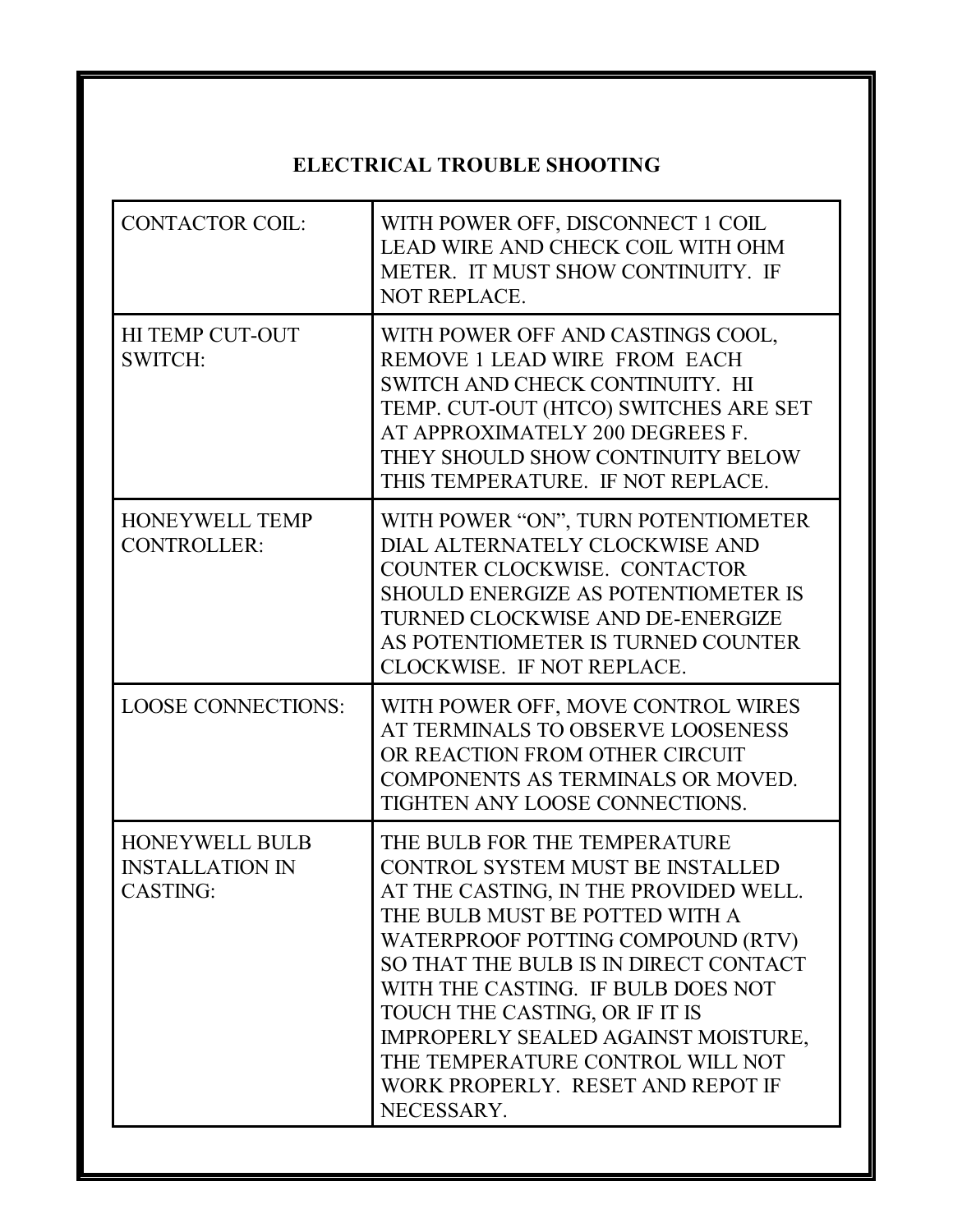## CARBON DIOXIDE CAST TYPE PB VAPORIZER LIMITED WARRANTY

Carbo Tech warrants to the original purchaser that the vaporizer will be free of defects in materials and workmanship in normal use and service for a period of 180 days from date of invoice. This Limited Warranty is not transferable.

This Limited Warranty covers failures due to defects in material or workmanship. It does not cover failures due to damage which occur in shipment or failures which result from accident, misuse, abuse, neglect, mishandling, misapplication, alteration, faulty installation, modification or damage attributable to acts of God.

Carbo Tech's obligation under this Limited Warranty is limited to repairing or replacing, at its option, any covered part that is returned freight prepaid to Carbo Tech and shows evidence of defect. Carbo Tech assumes no responsibility for the expense of labor or materials necessary to remove a defective part or install a repaired or new part. Parts judged defective will be repaired or replaced and returned freight prepaid. Credit will be issued on incoming freight at the lowest appropriate tariff rates. Claims must be made within 30 days after the defect is discovered.

CARBO TECH, INCORPORATED MAKES NO WARRANTY OF MERCHANTABILITY AND NO WARRANTY OF FITNESS FOR ANY PARTICULAR PURPOSE, NOR DOES IT MAKE ANY WARRANTY, EXPRESSED OR IMPLIED, OF ANY NATURE WHATSOEVER WITH RESPECT TO PRODUCTS SOLD BY CARBO TECH TO USE THEREOF EXCEPT AS IS SPECIFICALLY SET FORTH ON THE FACE HEREOF, EVEN THOUGH IT MAY HAVE BEEN DILIGENT. CARBO TECH SHALL IN NO EVENT BE LIABLE FOR DIRECT, INDIRECT, SPECIAL, INCIDENTAL, CONSEQUENTIAL OR PENAL DAMAGES RESULTING FROM ANY CLAIM OR BREACH OF WARRANTY. CARBO TECH MAKES NO WARRANTY OF ANY KIND, EITHER EXPRESSED OR IMPLIED TO " CONSUMERS" AS THAT TERM IS DEFINED IN THE MAGNUSON-MOSS WARRANTY-FEDERAL TRADE COMMISSION IMPROVEMENT ACT.

Carbo Tech assigns to the purchaser warranties of equipment not manufactured by Carbo Tech.

THE FOREGOING IS IN LIEU OF ALL OTHER WARRANTIES, EXPRESSED OR IMPLIED, NOT WITHSTANDING THE PROVISION O THE UNIFORM COMMERCIAL CODE, THE MAGNUSON-MOSS WARRANTY-FEDERAL TRADE COMMISSION IMPROVEMENT ACT, OR ANY OTHER STATUTORY OR COMMON LAW, FEDERAL OR STATE.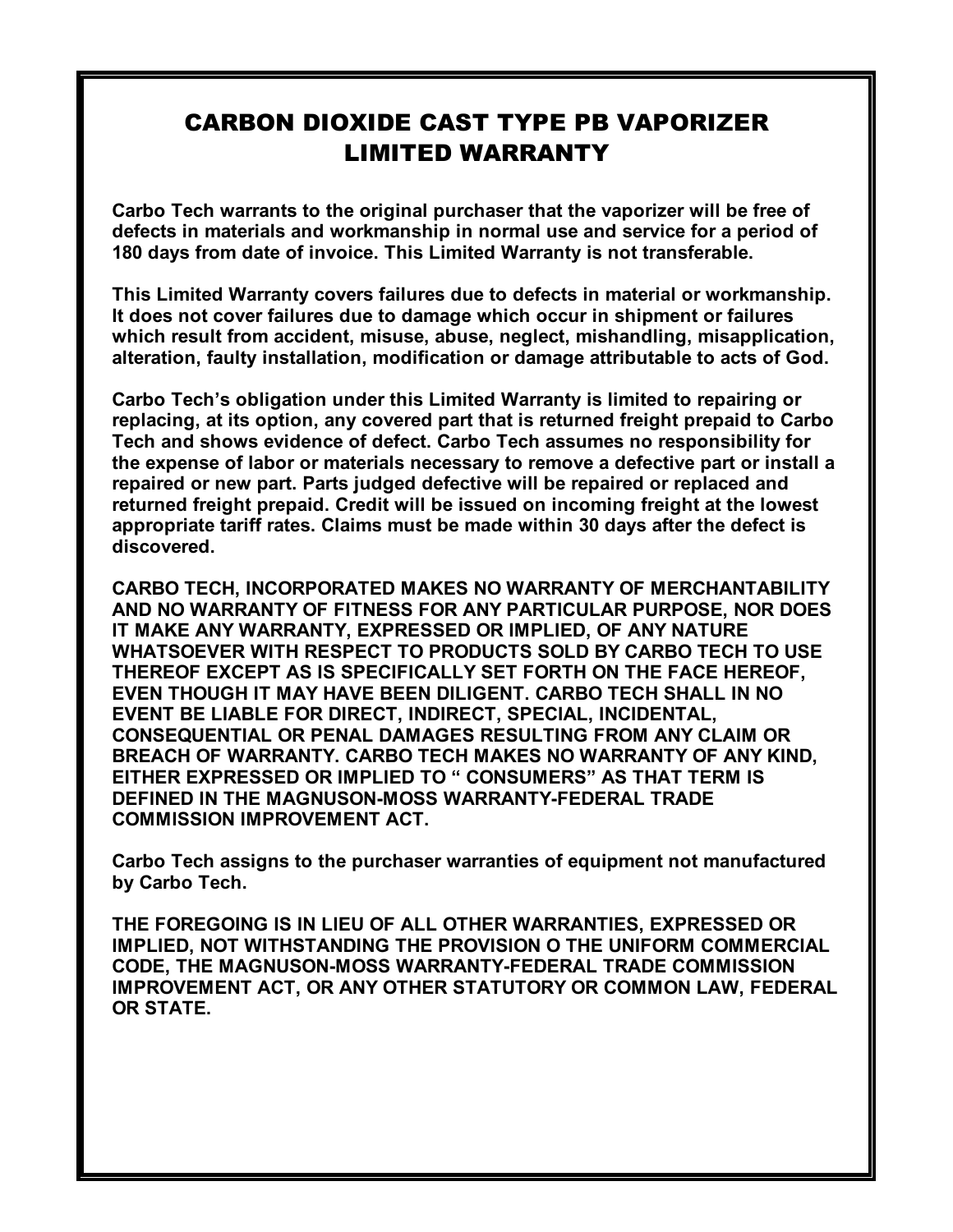# CARBON DIOXIDE VAPORIZERS ELECTRIC PRESSURE BUILD (CAST TYPE)





| <b>MODEL</b>                               | $CT-15KW-C$ | $CT-28KW-C$      | $CT-45KW-C$  | $CT-60KW-C$  |
|--------------------------------------------|-------------|------------------|--------------|--------------|
| <b>CAPACITY</b>                            | <b>15KW</b> | <b>28 KW</b>     | <b>45 KW</b> | <b>60 KW</b> |
| <b>FLOW RATE (lbs./hr)</b>                 | 400         | 800              | 1200         | 1600         |
| WEIGHT (lbs.)                              | 110         | 170              | 190          | 230          |
| <b>CONNECTION SIZE (inlet)</b><br>(outlet) | 3/4"<br>1"  | 1"<br>$1 - 1/2"$ | 1"<br>2"     | 1"<br>2"     |

The ideal solution to your vacuum jacket tank low pressure problem.

Carbon Dioxide Equipment Call for current prices and availability



P.O. Box 1938 • 828 Hwy. 11 S.E. • Monroe, GA. 30655-1938 E-Mail Address: carbotec@bellsouth.net Website Location: WWW.carbotech.com PH: 770-267-8821 F:770-267-7286